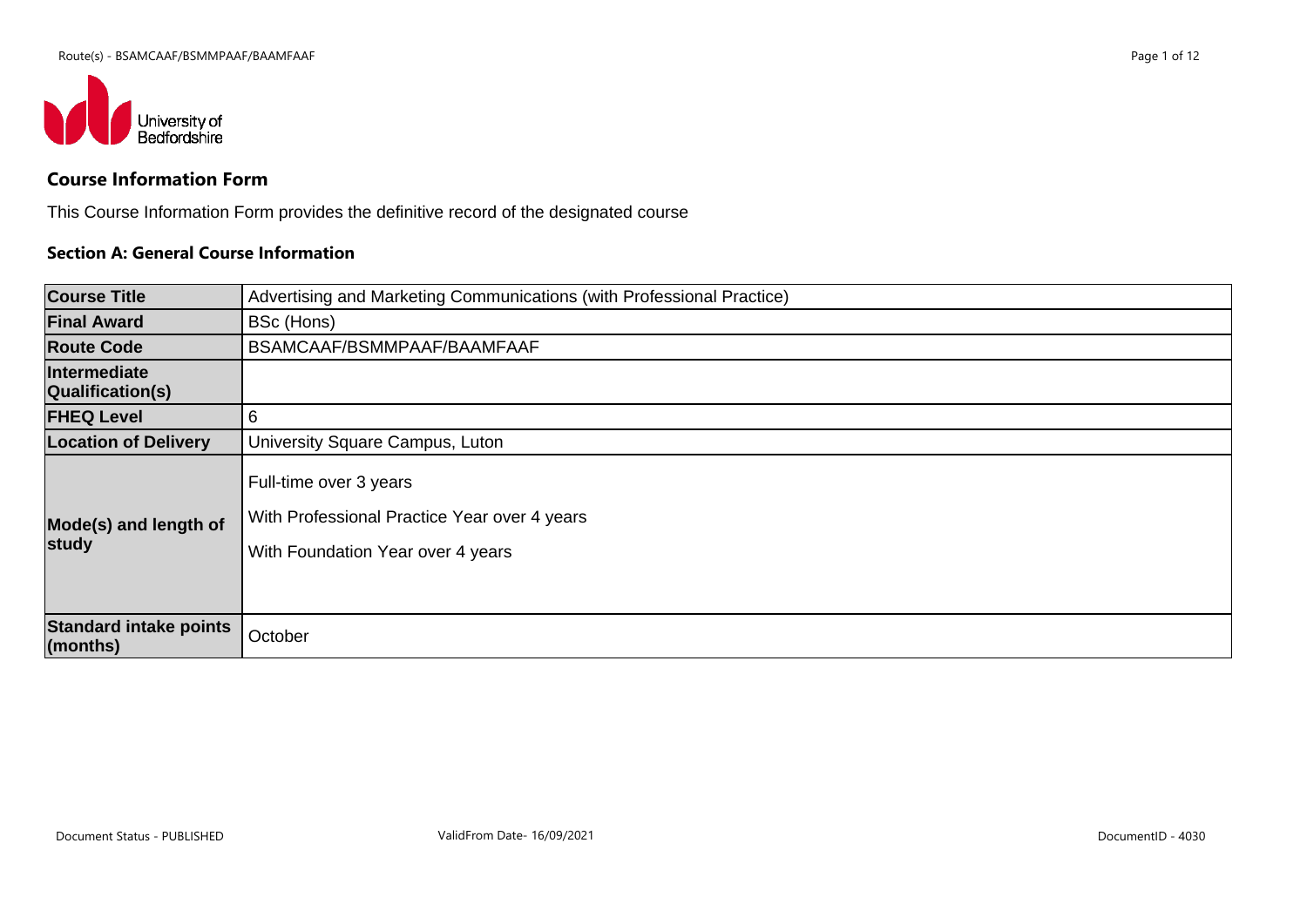| <b>External Reference</b><br>Points as applicable<br><b>including Subject</b><br>Benchmark     | Marketing does not enjoy a subject-specific benchmark statement, but is aligned to the general business and management<br>statement of UK Quality Code for Higher Education. Further details are available by accessing QAA subject benchmarks<br>statements: business and management (2019) the link below:<br>QAA subiect benchmarks statements: business and management (2019) available at: https://www.qaa.ac.uk/docs/qaa/subject-<br>benchmark-statements/subject-benchmark-statement-business-and-management.pdf?sfvrsn=db39c881_5<br>FHEQ Descriptor for a higher education qualification (level 6) available at:<br>http://www.qaa.ac.uk/en/Publications/Documents/qualifications-frameworks.pdf<br>The course has also been mapped by the Chartered Institute of Marketing (CIM) and has an accredited status; students are<br>entitled to access their Graduate Gateway. As a graduate you qualify for exemptions from CIM courses at certificate and diploma<br>levels. |
|------------------------------------------------------------------------------------------------|-------------------------------------------------------------------------------------------------------------------------------------------------------------------------------------------------------------------------------------------------------------------------------------------------------------------------------------------------------------------------------------------------------------------------------------------------------------------------------------------------------------------------------------------------------------------------------------------------------------------------------------------------------------------------------------------------------------------------------------------------------------------------------------------------------------------------------------------------------------------------------------------------------------------------------------------------------------------------------------|
| <b>Professional, Statutory</b><br>or Regulatory Body<br>(PSRB) accreditation or<br>endorsement | The course has been mapped and accredited by the Chartered Institute of Marketing (C.I.M):<br>Upon graduation you qualify to access the CIM Graduate Gateway for exemptions from two (from four) papers, both at Certificate<br>and Diploma level (L4 Marketing and L6 Strategic Marketing).                                                                                                                                                                                                                                                                                                                                                                                                                                                                                                                                                                                                                                                                                        |
| <b>HECoS code(s)</b>                                                                           | 100075                                                                                                                                                                                                                                                                                                                                                                                                                                                                                                                                                                                                                                                                                                                                                                                                                                                                                                                                                                              |
| <b>UCAS Course Code</b>                                                                        | N560                                                                                                                                                                                                                                                                                                                                                                                                                                                                                                                                                                                                                                                                                                                                                                                                                                                                                                                                                                                |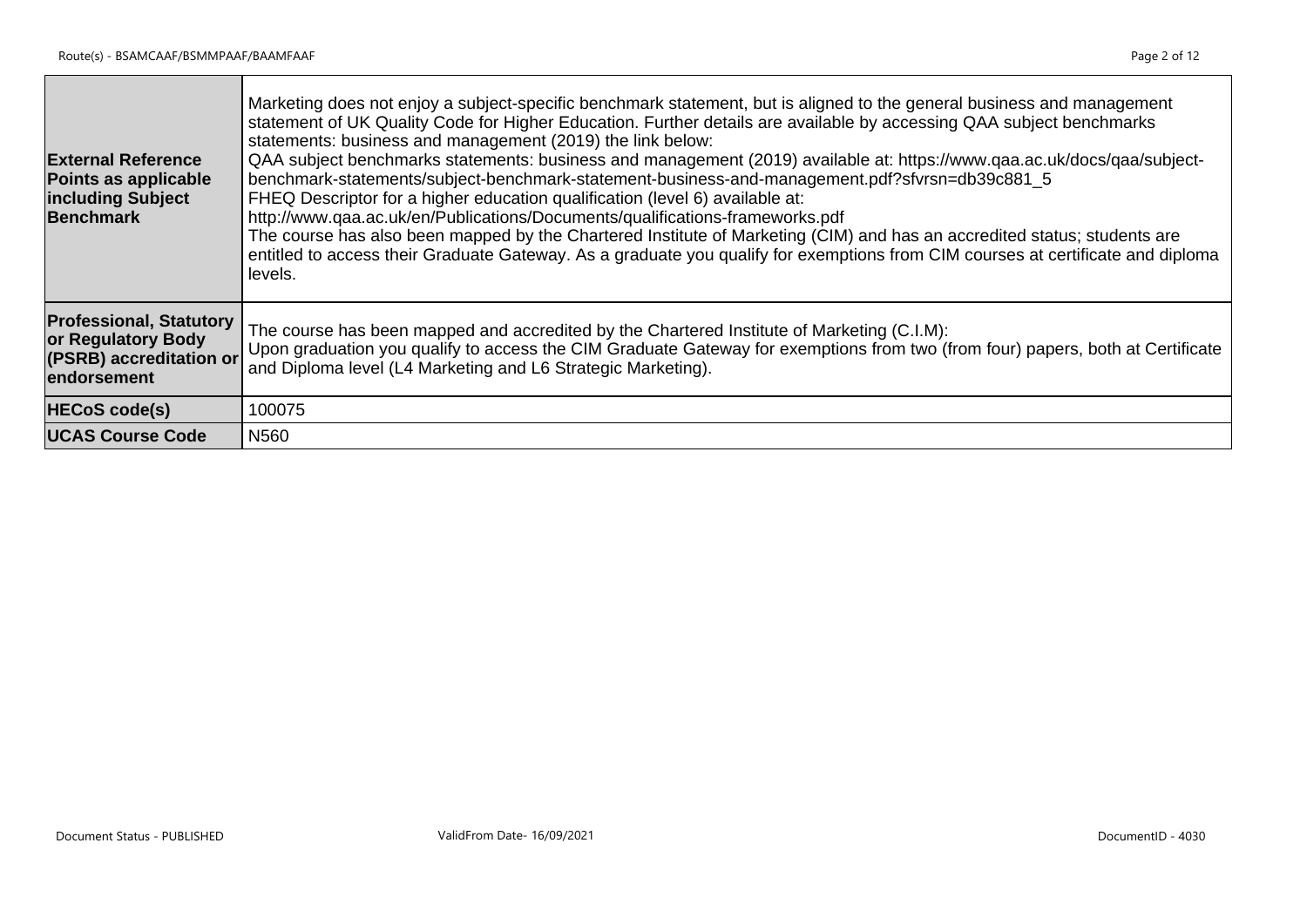| <b>Course Aims</b> | skills.<br>industry. | Marketing Communications. At higher levels your study becomes more focused, especially on employment related transferable<br>At the conclusion of this course you will be a career-ready pre-professional, ready to start work in the marketing communications<br>You will have acquired not just knowledge and understanding of marketing communications methods, such as digital strategy and<br>account and media planning, but also the ability to apply your studies to practical examples and the critical skills necessary to<br>keep learning in the changing professional environment.<br><b>Educational Aims</b><br>Your Advertising and Marketing Communications course at the University of Bedfordshire is distinctive in that we employ a range<br>of methods that will enable you to experience an integrated approach that brings together real business practice, academic<br>research and innovative ways of learning. The Advertising and Marketing Communications course aims to provide you with a wide<br>range of varied, advertising and marketing communications skills that will focus on your imagination, knowledge accumulation and<br>intelligence. In order to do this you will experience:- practical advertising & copywriting skills at level 5; contemporary cases and<br>latest developments and get to work on real campaigns; employability skills and benefit from a project management skills unit and<br>qualification.<br>Upon successful completion of your course you should meet the appropriate learning outcomes for your award shown in the table |              |
|--------------------|----------------------|---------------------------------------------------------------------------------------------------------------------------------------------------------------------------------------------------------------------------------------------------------------------------------------------------------------------------------------------------------------------------------------------------------------------------------------------------------------------------------------------------------------------------------------------------------------------------------------------------------------------------------------------------------------------------------------------------------------------------------------------------------------------------------------------------------------------------------------------------------------------------------------------------------------------------------------------------------------------------------------------------------------------------------------------------------------------------------------------------------------------------------------------------------------------------------------------------------------------------------------------------------------------------------------------------------------------------------------------------------------------------------------------------------------------------------------------------------------------------------------------------------------------------------------------------------------------------------------------------|--------------|
|                    | below                |                                                                                                                                                                                                                                                                                                                                                                                                                                                                                                                                                                                                                                                                                                                                                                                                                                                                                                                                                                                                                                                                                                                                                                                                                                                                                                                                                                                                                                                                                                                                                                                                   |              |
|                    |                      | <b>Outcome</b>                                                                                                                                                                                                                                                                                                                                                                                                                                                                                                                                                                                                                                                                                                                                                                                                                                                                                                                                                                                                                                                                                                                                                                                                                                                                                                                                                                                                                                                                                                                                                                                    | <b>Award</b> |
|                    |                      | Be able to understand, relate to and interpret advertising and<br>marketing communications and therefore appreciate the intricacies<br>and influences of marketing theory through your exposure to a rich<br>variety of learning sources, including - guided learning, team work<br>and independent study.                                                                                                                                                                                                                                                                                                                                                                                                                                                                                                                                                                                                                                                                                                                                                                                                                                                                                                                                                                                                                                                                                                                                                                                                                                                                                        | BSc (Hons)   |
|                    |                      |                                                                                                                                                                                                                                                                                                                                                                                                                                                                                                                                                                                                                                                                                                                                                                                                                                                                                                                                                                                                                                                                                                                                                                                                                                                                                                                                                                                                                                                                                                                                                                                                   |              |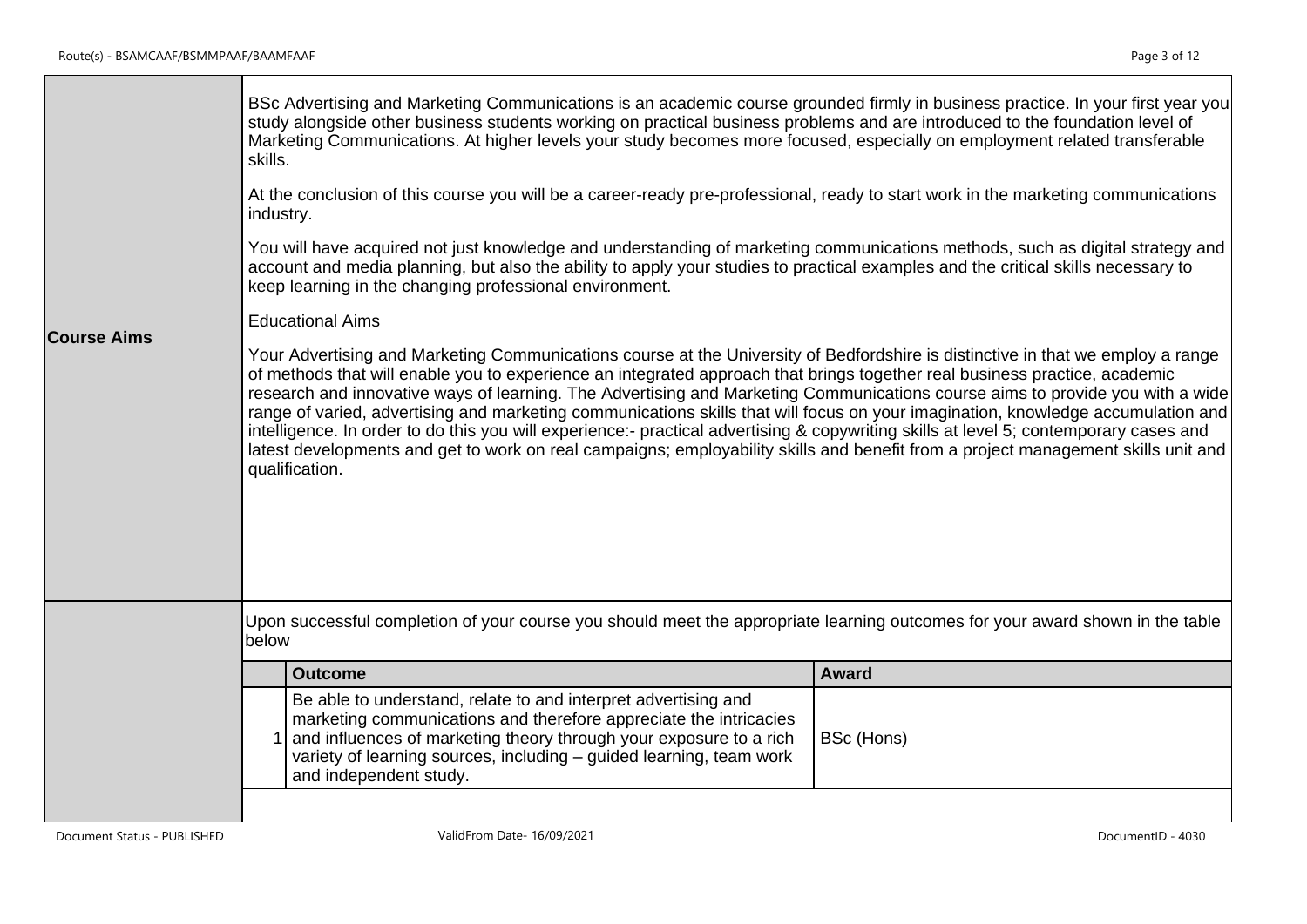|                                           | Demonstrate the ability to apply your own perspectives to the field of<br>advertising and marketing communications. As well as deal with the<br>uncertainty and complexity, to explore alternative solution and<br>$\overline{2}$<br>BSc (Hons)<br>creatively integrate theory and practice when considering situations<br>and dependent upon the context.                                                                                                         |  |
|-------------------------------------------|--------------------------------------------------------------------------------------------------------------------------------------------------------------------------------------------------------------------------------------------------------------------------------------------------------------------------------------------------------------------------------------------------------------------------------------------------------------------|--|
|                                           | Demonstrate the ability to evolve and adapt to advertising and<br>BSc (Hons)<br>3 marketing communications contexts within the digital media<br>environment.                                                                                                                                                                                                                                                                                                       |  |
| <b>Course Learning</b><br><b>Outcomes</b> | Synthesise your personal understanding of the practice of<br>advertising and marketing communications, whilst considering the<br>BSc (Hons)<br>wider influences within a global context and taking account of ethical<br>issues.                                                                                                                                                                                                                                   |  |
|                                           | Be effective in critically interpreting a knowledge and understanding<br>of the broad range of areas of business and management and the<br>5<br>BSc (Hons)<br>relationships between these, their application and their importance in<br>an integrated framework.                                                                                                                                                                                                   |  |
|                                           | Demonstrate consistently a command of theoretical knowledge and<br>practical skills in integrated marketing communications strategy and<br>planning and in their essential concepts and processes - the<br>$\mathbf{6}$<br>BSc (Hons)<br>organisational offering, messages, advertising and other marketing<br>communications disciplines including interactive and online<br>marketing, media, publics, measurement.                                              |  |
|                                           | Have a clear sense of 'a personal, career-related brand' based on<br>learner-owned self-development planning which is stimulated by<br>employability-focused course content and learning strategies, as<br>well as demonstrate high levels of written and oral competence in a<br>$\overline{7}$<br>BSc (Hons)<br>wide variety of tasks and contexts consistent with the essential<br>informative and persuasive nature of integrated marketing<br>communications. |  |
|                                           | Demonstrate knowledge and analytical understanding of<br>8 professional practice by successfully completing an approved period   BSc (Hons) with Professional Practice Year<br>of approved work place practice                                                                                                                                                                                                                                                     |  |
|                                           | The nature of your learning and teaching experience changes as you move through the foundation, practical and strategic phases<br>of your course, but at all levels involves teaching by a faculty which mixes practical professional experience with rigorous<br>academic research.                                                                                                                                                                               |  |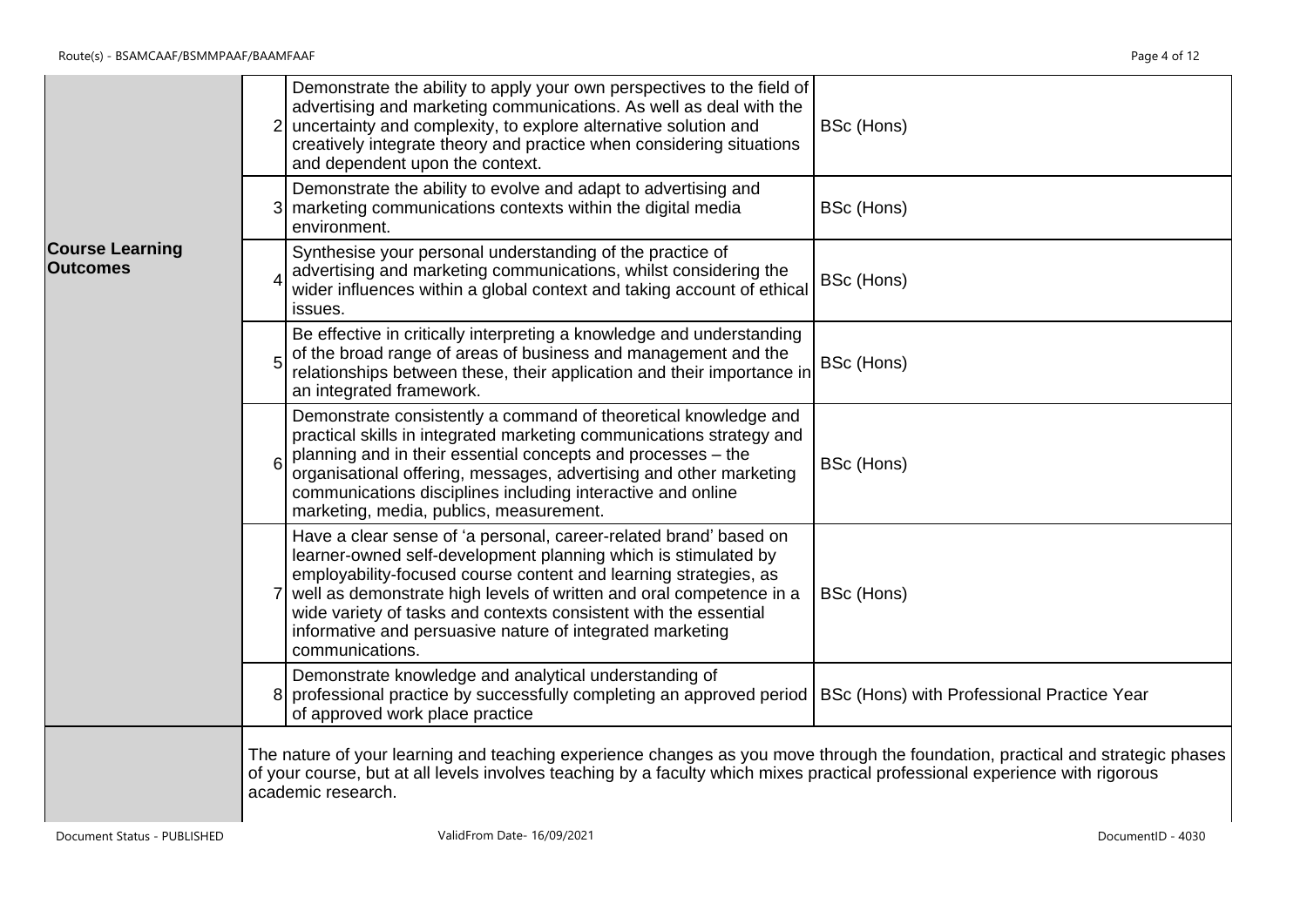This approach to study equips you to join the workforce not only as a career-ready professional but as someone equipped for lifelong learning. You will be able use this skills to develop marketing communications strategies for products which have not yet been invented that will be sold using channels and media which do not yet exist.

The approach to learning and teaching on this course is designed with a key focus on practice based education, research informed teaching and employability within various learning communities. Your learning experience develops from gaining foundation knowledge and skills, to strategy development, and to practice and implementation underpinned by academic rigor in an interactive environment. You will be able to use these skills to develop marketing strategies for future and new products and services, via new channels and media.

This course will use various learning approaches, most importantly, the blended learning approach combining face-to-face interactions with online collaborative activities. The balance between classroom activities and digitally enabled activities provides flexibility and would enable you to develop self-directed learning skills and digital literacies. Outside the classroom, you are expected to actively engage in guided and independent learning according to the summary of learning hours indicated for each unit on the course.

In addition, you will be helped in your studies by a mentoring scheme called PAL – Peer Assisted Learning – in which students from years above you will provide some guidance in study techniques. Volunteering to be a PAL leader yourself is a good way of embedding your skills into your everyday practice of marketing communications.

As you progress through the course, you will master the skill to reflect on your own learning experience in order to equip you for life-long learning and embark on your working career as a career-ready professional.

#### Assessment

In line with the Business School's commitment to practice based education and research informed teaching most of your assessments will focus on the demonstration of these two key areas as they are pivotal to your success within the advertising and marketing communications industry. We will want to see that you understand the theory and have developed critical thinking skills which help you evaluate the relevance of what you have learned. All of this comes together in being able to demonstrate rigorous marketing practice for a business, agency or organisation.

The assessment strategy supports the course's focus on being an independent learner and employability. Your subject knowledge and key skills such as team work, communication, information literacy, research and evaluation, creativity and critical thinking are tested throughout the course using various relevant assessments to meet the learning outcomes as well as your different learning styles. The key subject themes increase in intensity as you progress to the next level and then to the final year, allowing you to build on previous knowledge. The assessments are therefore designed to support you to work both in a team and independently. The assessments reflects incremental learning as well as focus on being a confident independent learner by providing more group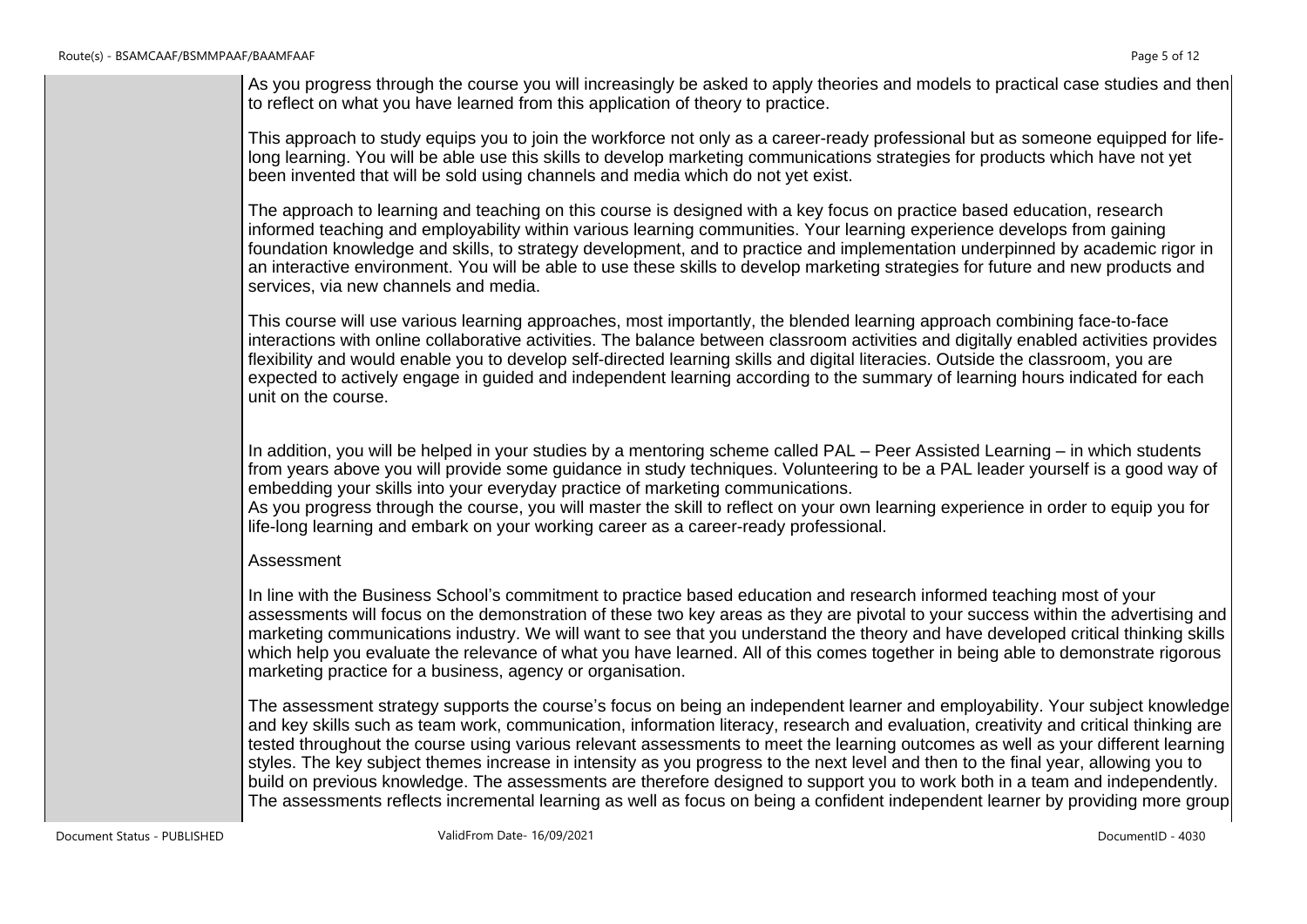| Teaching, learning and | work opportunities at the start of your course to build your team skills and engagement, and progresses to more individual and<br>guided assessments to challenge you academically and professionally. The variations of assessments you will engage with<br>ensures that you accumulate all the skills necessary to interact efficiently within the world of marketing.                                                                                                                                                                                                                                                                                                                                                                                                                                                                                                                                                                                                                                                                                                                                                                                                                                                                                                                                                                                                                                                                                                            |
|------------------------|-------------------------------------------------------------------------------------------------------------------------------------------------------------------------------------------------------------------------------------------------------------------------------------------------------------------------------------------------------------------------------------------------------------------------------------------------------------------------------------------------------------------------------------------------------------------------------------------------------------------------------------------------------------------------------------------------------------------------------------------------------------------------------------------------------------------------------------------------------------------------------------------------------------------------------------------------------------------------------------------------------------------------------------------------------------------------------------------------------------------------------------------------------------------------------------------------------------------------------------------------------------------------------------------------------------------------------------------------------------------------------------------------------------------------------------------------------------------------------------|
| assessment strategies  | To assess this range of integration of theory and skills into sound practice, we use a variety of methods:<br>Reports: you analyse an advertising and marketing communications problem and propose solutions.<br>Presentations: present proposals as if to your boss, a board or a client.<br>Time-limited tasks: on a set day, you will be given a task which you will need to complete in a set time, such as 48 hours or five<br>days.<br>Academic writing: used to demonstrate clear, critical thinking, you might be asked to write an essay or a short summary of a<br>theoretical debate.<br>Appraisals: just as in business, you use appraisals to assess your own learning and to set your personal and academic<br>development objectives.<br>Projects: these are assessed in a number of ways depending on the task defined by our external industry contacts. Typically, you<br>will need to prepare an analysis, report or presentation which is suitable for the agency or business partner and a longer piece of<br>work which sets out the "behind the scenes" work which underpinned the output for agency or business. It is in the longer work<br>that we expect to see explicitly your application of theory and critical thinking which underpin good marketing practice. You will<br>usually also prepare a project review.<br>Project reviews: you analyse and evaluate the way you worked on a project and set out how you would work more effectively on a |
|                        | similar task in future.<br>Exams: as well as conventional exams using set questions and case studies, exams can be the outcome of a group task. You<br>might work on a large task together and then sit an exam to show your individual learning from the task.                                                                                                                                                                                                                                                                                                                                                                                                                                                                                                                                                                                                                                                                                                                                                                                                                                                                                                                                                                                                                                                                                                                                                                                                                     |
|                        | For all assessments, you will have an assignment brief which clearly sets out requirements and the criteria for grading your work;<br>this develops your understanding of the assessment standards and what is needed to do well at a task.                                                                                                                                                                                                                                                                                                                                                                                                                                                                                                                                                                                                                                                                                                                                                                                                                                                                                                                                                                                                                                                                                                                                                                                                                                         |
|                        | You will receive feedback on all your assessments to enable you to improve your learning. It is important that you use this<br>feedback accordingly to maximise your performance on future assignments and to buttress your learning.                                                                                                                                                                                                                                                                                                                                                                                                                                                                                                                                                                                                                                                                                                                                                                                                                                                                                                                                                                                                                                                                                                                                                                                                                                               |
|                        | <b>Risk Assessment statement</b>                                                                                                                                                                                                                                                                                                                                                                                                                                                                                                                                                                                                                                                                                                                                                                                                                                                                                                                                                                                                                                                                                                                                                                                                                                                                                                                                                                                                                                                    |
|                        | To protect the integrity of our awards, for any submission we may use one or more of the following to ensure that a student is<br>submitting their own work:                                                                                                                                                                                                                                                                                                                                                                                                                                                                                                                                                                                                                                                                                                                                                                                                                                                                                                                                                                                                                                                                                                                                                                                                                                                                                                                        |
|                        | Submission of your work to Turnitin or other software for similarity checks<br>$\bullet$<br>Recorded or non-recorded review of draft work with a tutor in formative sessions<br>Viva voce examination; you may be asked to discuss aspects of your submission and/or to provide evidence of draft work. A<br>$\bullet$<br>viva will follow the procedures set out in the Quality Handbook.                                                                                                                                                                                                                                                                                                                                                                                                                                                                                                                                                                                                                                                                                                                                                                                                                                                                                                                                                                                                                                                                                          |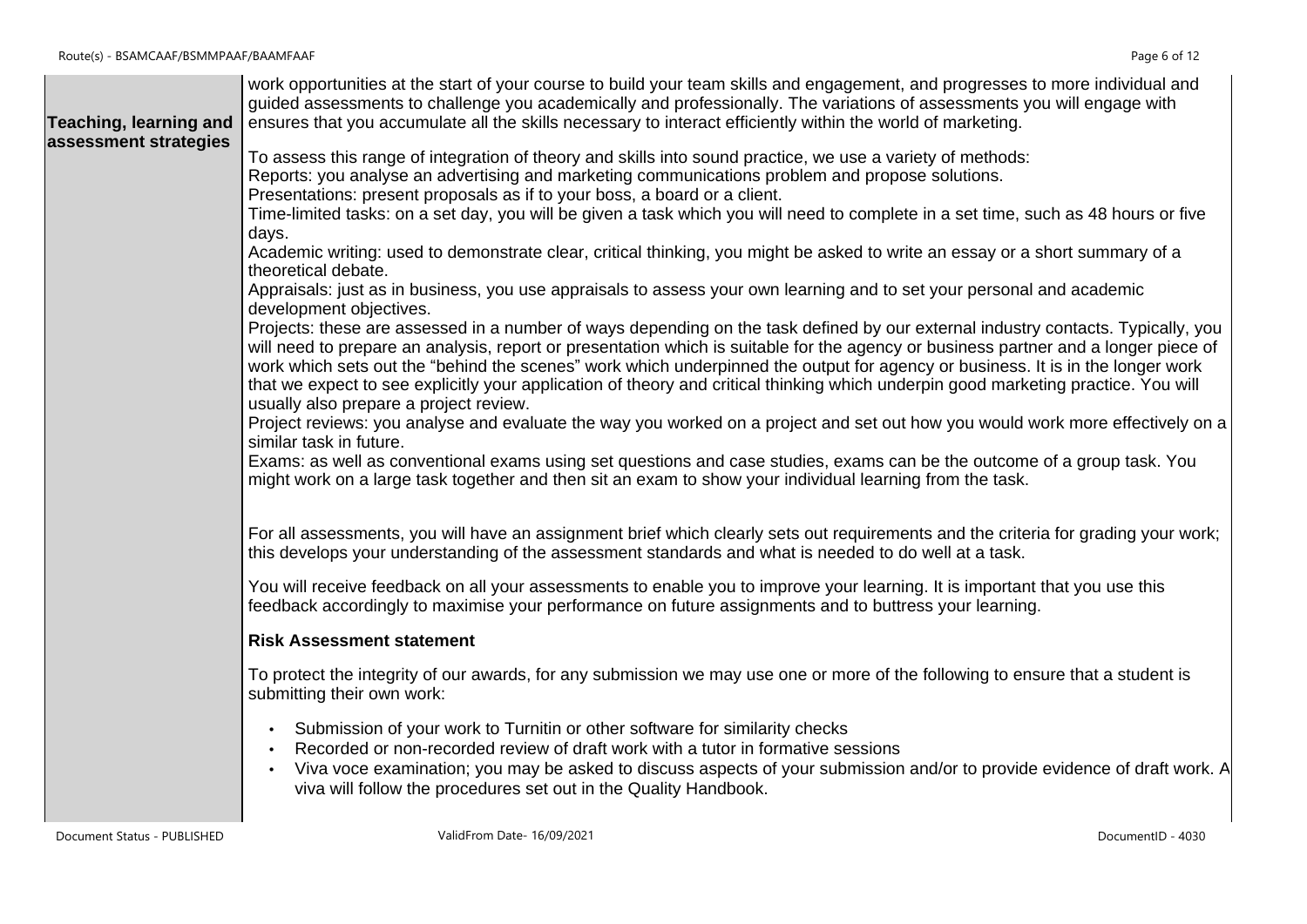|                                         | <b>Formative feedback statement</b>                                                                                                                                                                                                                                                                                                                                                                                                                                                                                            |
|-----------------------------------------|--------------------------------------------------------------------------------------------------------------------------------------------------------------------------------------------------------------------------------------------------------------------------------------------------------------------------------------------------------------------------------------------------------------------------------------------------------------------------------------------------------------------------------|
|                                         | We recognise that formative feedback is essential to supporting you to submit your best attempt. Formative feedback can take<br>many different forms but may include:                                                                                                                                                                                                                                                                                                                                                          |
|                                         | In-class exercises exploring aspects of the assignment, with feedback given collectively or individually during the class<br>Assessment brief dialogue<br>Zero-rated assignments that should be completed but carry no formal mark<br>The opportunity to informally submit part of the work for brief comments from your tutor<br>A document in the unit Assessment & Feedback folder that reflects on common errors on similar assignments<br>Assignment Q&A session<br>Summative and formative feedback from preceding units |
| <b>Learning support</b>                 | The University's comprehensive student support service includes:<br>Student Information Desk, a one-stop shop for any initial enquiries<br>Student Support team advising and supporting those with physical or learning needs or more general student well being<br>Study Hub team providing academic skills guidance<br>Personal Academic Tutoring system<br>a student managed Peer-Assisted Learning scheme<br>and support from your lecturers.                                                                              |
| <b>Admissions Criteria</b>              | https://www.beds.ac.uk/entryrequirements<br><b>Approved Variations and Additions to Standard Admission</b><br>None                                                                                                                                                                                                                                                                                                                                                                                                             |
| <b>Assessment</b><br><b>Regulations</b> | https://www.beds.ac.uk/about-us/our-university/academic-information<br>Note: Be aware that our regulations change every year<br>Approved Variations and Additions to Standard Assessment Regulations'                                                                                                                                                                                                                                                                                                                          |
|                                         | None                                                                                                                                                                                                                                                                                                                                                                                                                                                                                                                           |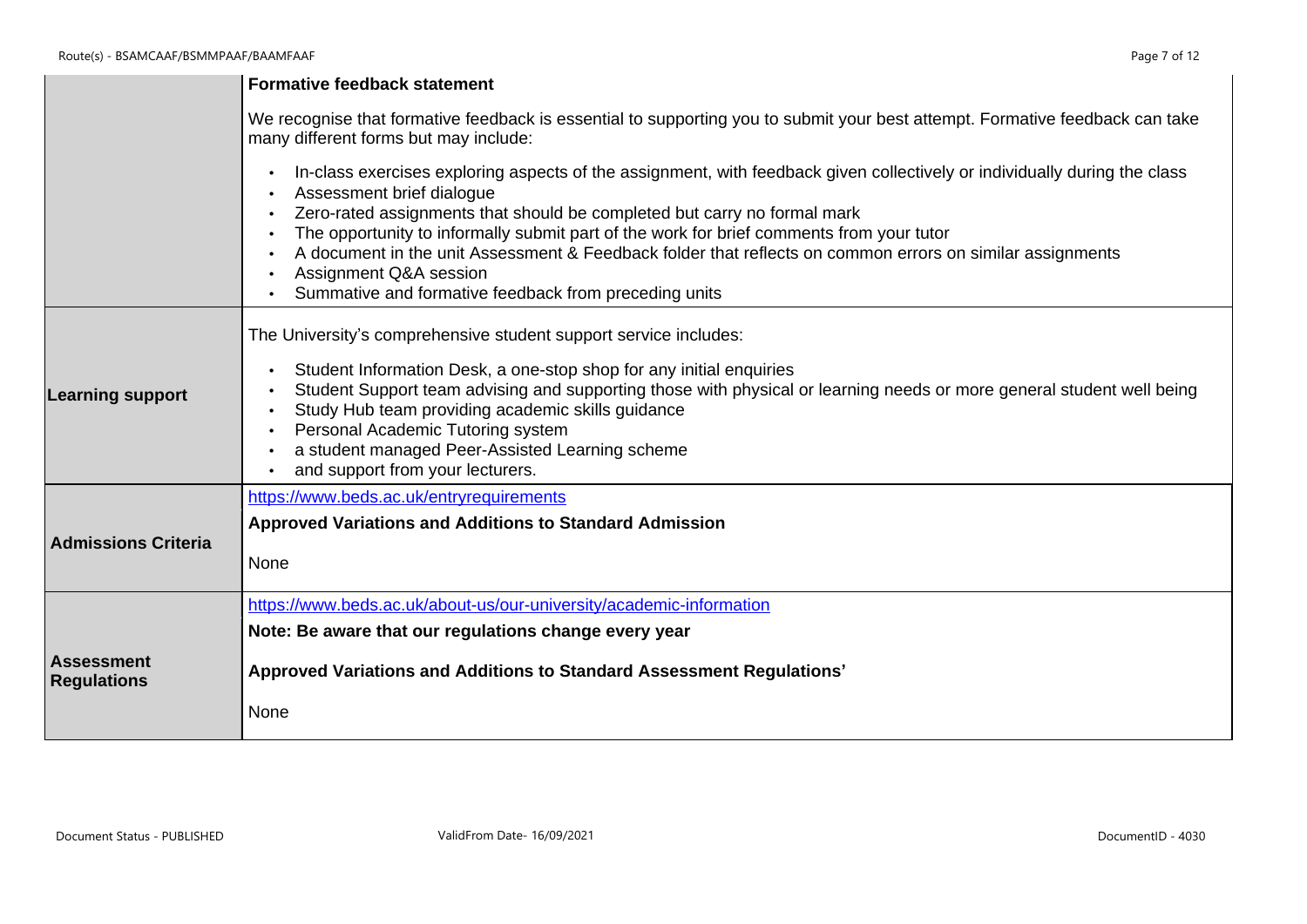## **Section B: Course Structure**

The Units which make up the course are listed below. Each unit contributes to the achievement of the course learning outcomes either through teaching (T), general development of skills and knowledge (D) or in your assessments (A).

| Unit            | lUnit Name                                               |    | Level Credits | <b>Core or</b><br><b>Option</b> |                | $\overline{2}$ | 3              | 4              | 5                   | 6               | $\overline{\mathbf{z}}$ | 8 | 9 | 10 | 11 | 12 | 13 | 14 | 15 |
|-----------------|----------------------------------------------------------|----|---------------|---------------------------------|----------------|----------------|----------------|----------------|---------------------|-----------------|-------------------------|---|---|----|----|----|----|----|----|
| <b>BSS005-1</b> | Business Practice Explored                               |    | 30            | Core                            | T <sub>1</sub> |                | T <sub>2</sub> |                |                     |                 |                         |   |   |    |    |    |    |    |    |
| MAR001-1        | <b>Principles of Marketing</b>                           |    | 15            | Core                            | T <sub>1</sub> |                | T <sub>2</sub> |                |                     |                 |                         |   |   |    |    |    |    |    |    |
| MAR019-1        | <b>Experiential Marketing</b>                            |    | 15            | Core                            |                |                |                |                | $T2$ T <sub>1</sub> |                 |                         |   |   |    |    |    |    |    |    |
| MAR020-1        | Introduction to Digital Marketing and Analytics          |    | 15            | <b>ICore</b>                    |                | T <sub>2</sub> | T1             |                |                     |                 |                         |   |   |    |    |    |    |    |    |
| MAR022-1        | Consumer Behaviour                                       |    | 15            | Core                            | T1             |                |                |                | T <sub>2</sub>      |                 |                         |   |   |    |    |    |    |    |    |
| <b>BSS016-2</b> | <b>Brand Management</b>                                  | 5  | 15            | Core                            |                |                | D <sub>1</sub> |                |                     | D <sub>2</sub>  |                         |   |   |    |    |    |    |    |    |
|                 | MAR018-2 Creative Advertising and Copywriting            |    | 30            | Core                            |                |                |                | D <sub>1</sub> |                     | D <sub>2</sub>  |                         |   |   |    |    |    |    |    |    |
|                 | MAR021-2 Marketing Communications in the Digital Age     | 5  | 30            | Core                            |                | D2             | D <sub>1</sub> |                |                     |                 |                         |   |   |    |    |    |    |    |    |
|                 | MAR029-2 Account and Media Planning                      |    | 15            | Core                            | D <sub>1</sub> |                |                |                |                     | D <sub>2</sub>  |                         |   |   |    |    |    |    |    |    |
|                 | MARxxx-2   Digital Innovation and Entrepreneurship       | 5  | 30            | Core                            |                | D <sub>2</sub> |                |                | D <sub>1</sub>      |                 |                         |   |   |    |    |    |    |    |    |
|                 | MAR013-3   Digital Communications Strategy               | 16 | 15            | Core                            |                |                | A <sub>1</sub> |                |                     | A2              |                         |   |   |    |    |    |    |    |    |
|                 | MAR028-3 Marketing Ethics and CSR                        | I6 | 15            | Core                            |                |                |                | A <sub>1</sub> |                     | A2              |                         |   |   |    |    |    |    |    |    |
|                 | MAR029-3 Preparation for the Specialist Research Project | 16 | 15            | Core                            | A <sub>1</sub> |                |                |                |                     | A2              |                         |   |   |    |    |    |    |    |    |
|                 | MAR030-3 Specialist Research Project                     | 16 | 30            | Core                            |                | A2             |                |                | A <sub>1</sub>      |                 |                         |   |   |    |    |    |    |    |    |
|                 | MAR031-3 Topical Marketing Communications Practice       | 16 | 30            | Core                            |                |                |                |                | A <sub>1</sub>      | $\overline{A2}$ |                         |   |   |    |    |    |    |    |    |

| <b>Unit</b> | <b>Unit Name</b>                       |    | Level Credits Core or | ົ | $\cdot$ | 4 | - | $\ddot{\phantom{1}}$ | $\bullet$       | 9 | 10 <sup>1</sup> | $-11$ | 12 | . 42<br>נ ו | 14 | $15 \vert$ |
|-------------|----------------------------------------|----|-----------------------|---|---------|---|---|----------------------|-----------------|---|-----------------|-------|----|-------------|----|------------|
| MAR028-2    | Professional Practice Year (Marketing) | 30 | <b>Core</b>           |   |         |   |   |                      | TD <sub>1</sub> |   |                 |       |    |             |    |            |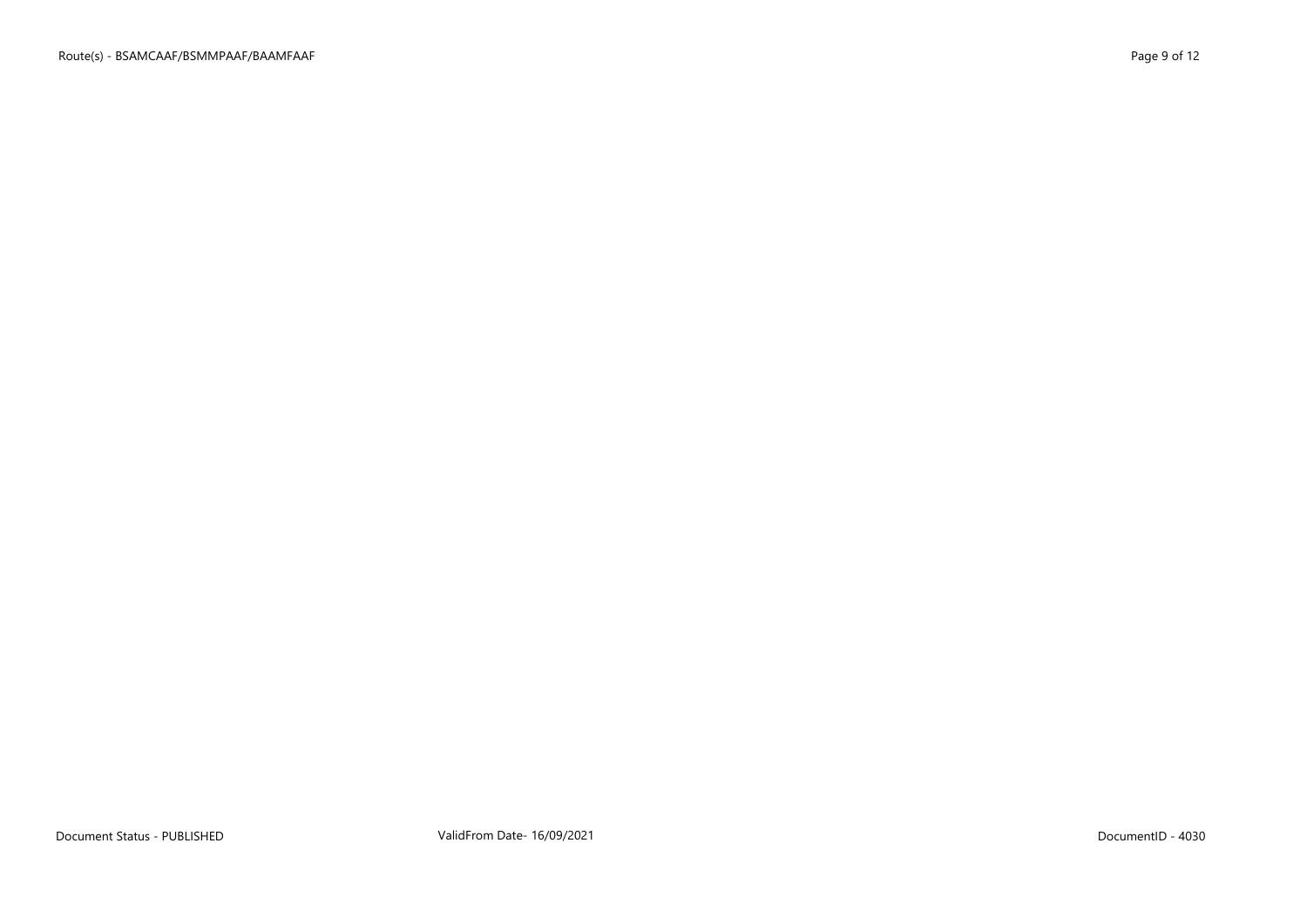## **Section C: Assessment Plan**

The course is assessed as follows :

#### **BSAMCAAF- BSc (Hons)**

| <b>Unit Code</b> |   |                                | Level Period Core/Option | Ass 1 Type<br>code | Ass 1 Submit   Ass 2 Type<br>wk | code  | Ass 2 Submit Ass 3 Type<br>wk | code | Ass 3 Submit   Ass 4 Type<br>wk | code | <b>Ass 4 Submit</b><br>wk |
|------------------|---|--------------------------------|--------------------------|--------------------|---------------------------------|-------|-------------------------------|------|---------------------------------|------|---------------------------|
| <b>BSS004-1</b>  | 4 | 15<br>WEEK Core<br>S           |                          | CW-DE              | 6                               | WR-I  | 13                            |      |                                 |      |                           |
| <b>BSS005-1</b>  | 4 | 15<br>WEEK Core<br>S           |                          | CW-RW              | 6                               | CW-PO | 13                            |      |                                 |      |                           |
| MAR001-1         | 4 | 15<br>WEEK Core<br>S           |                          | EX-OT              | 15                              |       |                               |      |                                 |      |                           |
| MAR019-1         | 4 | 15<br>WEEK Core<br>$\mathsf S$ |                          | PR-OR              | 8                               | WR-I  | 14                            |      |                                 |      |                           |
| MAR020-1         | 4 | 15<br>WEEK Core<br>S           |                          | CW-ESS             | $\overline{7}$                  | WR-I  | 15                            |      |                                 |      |                           |
| MAR022-1         | 4 | 15<br>WEEK Core<br>S           |                          | CW-EPO             | 8                               | EX-OT | 15                            |      |                                 |      |                           |
| <b>BSS020-2</b>  | 5 | 15<br>WEEK Core<br>S           |                          | WR-I               | 9                               | WR-I  | 13                            |      |                                 |      |                           |
| MAR016-2         | 5 | 15<br>WEEK Core<br>$\mathbb S$ |                          | <b>IT-PT</b>       | $\overline{7}$                  | WR-I  | 15                            |      |                                 |      |                           |
| MAR018-2         | 5 | 15<br>WEEK Core<br>S           |                          | CW-ESS             | 8                               | CW-PO | 14                            |      |                                 |      |                           |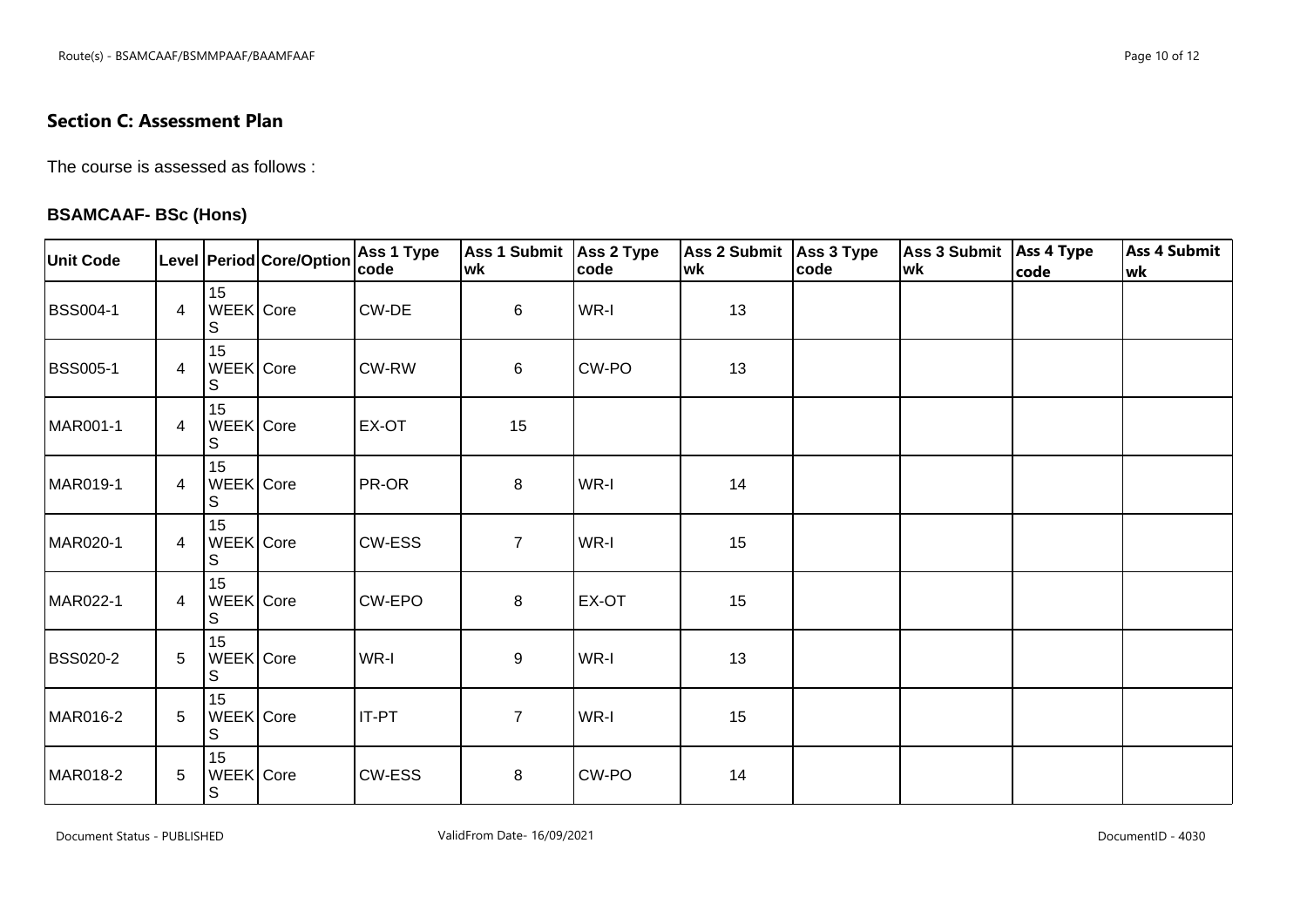Route(s) - BSAMCAAF/BSMMPAAF/BAAMFAAF Page 11 of 12

| MAR021-2 | $5\phantom{.0}$ | 15<br>WEEK Core<br>S           | CW-CS         | $\overline{7}$ | CW-PO        | 14 |  |  |
|----------|-----------------|--------------------------------|---------------|----------------|--------------|----|--|--|
| MAR027-2 | 5               | 15<br>WEEK Core<br>S           | CW-PO         | 15             |              |    |  |  |
| MAR029-2 | 5               | 15<br>WEEK Core<br>S           | <b>IT-PT</b>  | $\overline{7}$ | CW-PO        | 14 |  |  |
| MAR013-3 | $6\overline{6}$ | 15<br>WEEK Core<br>S           | WR-I          | $\overline{7}$ | <b>IT-PT</b> | 14 |  |  |
| MAR027-3 | 6               | 15<br>WEEK Core<br>S           | CW-PO         | $\overline{7}$ | CW-RW        | 13 |  |  |
| MAR028-3 | 6               | 15<br>WEEK Core<br>S           | <b>CW-ESS</b> | 6              | WR-I         | 13 |  |  |
| MAR029-3 | 6               | 15<br>WEEK Core<br>S           | CW-RW         | $\overline{7}$ | WR-I         | 14 |  |  |
| MAR030-3 | 6               | 15<br>WEEK Core<br>S           | WR-I          | 5              |              | 15 |  |  |
| MAR031-3 | 6               | 15<br>WEEK Core<br>$\mathbb S$ | WR-I          | 8              | EX-CS        | 15 |  |  |

# **BSMMPAAF- BSc (Hons) (with Professional Practice)**

| Unit Code |                | Level Period Core/Option | Type<br>⊥Ass 1<br>code | <b>Ass 1 Submit Ass 2 Type</b><br><b>Iwk</b> | lcode | Ass 2 Submit Ass 3 Type<br>lwk | code | Ass 3 Submit Ass 4 Type<br>lwk | lcode | Ass 4 Submit<br>lwk |
|-----------|----------------|--------------------------|------------------------|----------------------------------------------|-------|--------------------------------|------|--------------------------------|-------|---------------------|
| MAR028-2  | $\blacksquare$ | Core                     | <b>CW-PC</b><br>$\sim$ | ےں                                           |       |                                |      |                                |       |                     |